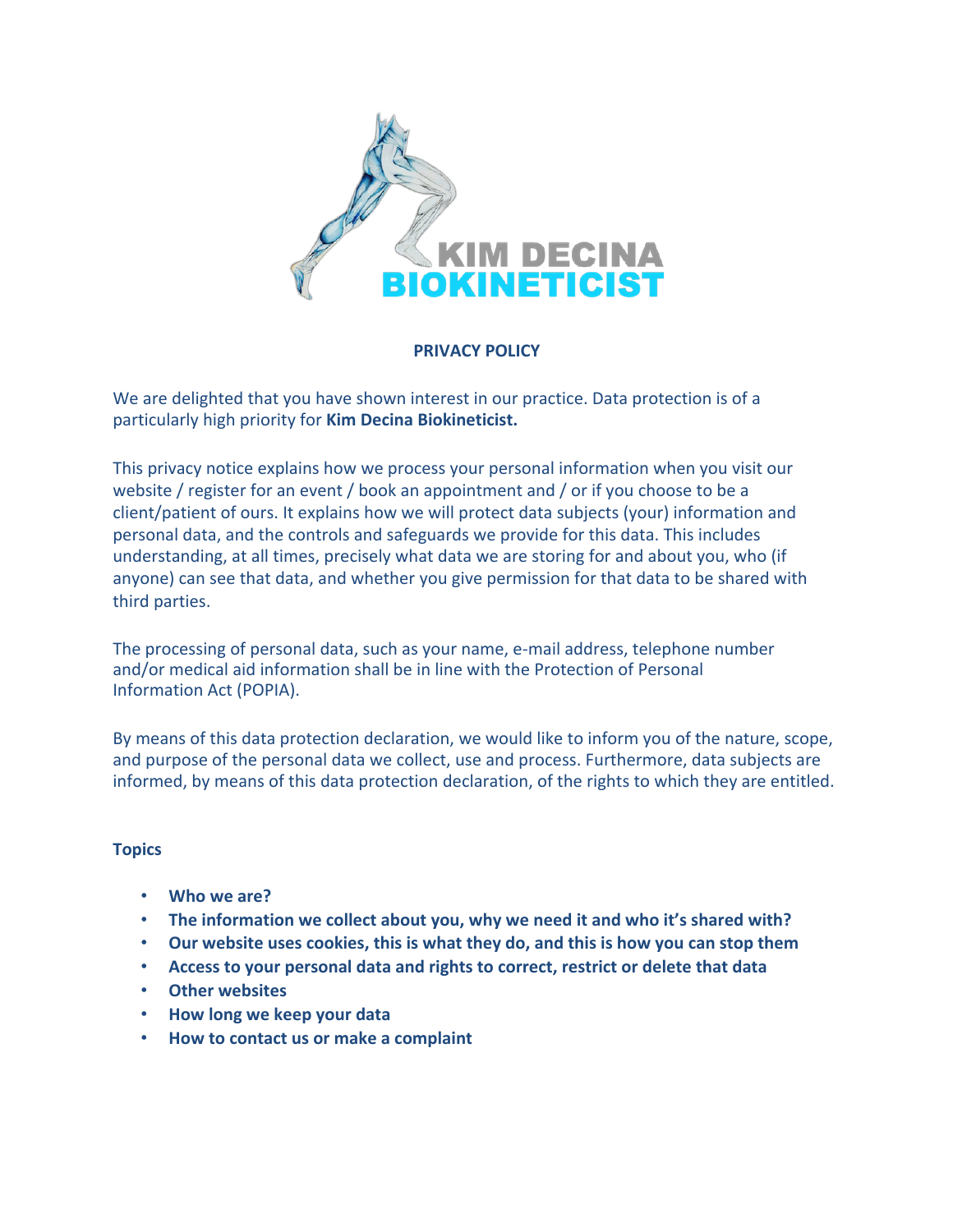### **Who are we?**

**Kim Decina Biokineticist** is a sole proprietor Biokinetics practice, registered with the Board of Healthcare Funders (BHF) with the practice number: 999 091 000 081 3575, and the practice owner/Biokineticist is registered with the HPCSA with the registration number: BK0026069. Our range of services includes: 1) Biokinetic evaluation of individuals with injuries, chronic conditions and special populations (such as the elderly, children and/or individuals with cardiac and neurological conditions); 2) Prescription of scientifically-based individualised rehabilitative exercise for the previously mentioned individuals/conditions (i.e orthopaedic, cardiac, neurological and special population rehabilitation); 3) Prescription of individualised exercises programs targeted at weight loss and general strength and endurance improvements/maintenance; 4) Individual and group mat-based Pilates sessions; 5) Vitality Fitness Assessments; 6) Deep tissue & sports massage

### **The information we collect about you, why we need it and who it's shared with?**

| <b>Data Type</b>                  | Source(s)                                                                                                                      |  |
|-----------------------------------|--------------------------------------------------------------------------------------------------------------------------------|--|
| <b>First Name &amp; Last Name</b> | Online Inquiry Form on our website<br>Online Setmore Booking Form (for an appointment/class/event)<br>Patient file at practice |  |
| <b>Email address</b>              | <b>Online Inquiry Form</b><br>Online Setmore Booking Form (for an appointment/class/event)<br>Patient file at practice         |  |
| Mobile number                     | <b>Online Inquiry Form</b><br>Online Setmore Booking Form (for an appointment/class/event)<br>Patient file at practice         |  |
| ID number and/or D.O.B            | Patient file at practice                                                                                                       |  |
| <b>Medical aid information</b>    | Patient file at practice                                                                                                       |  |

The personal data we may collect from you and process is: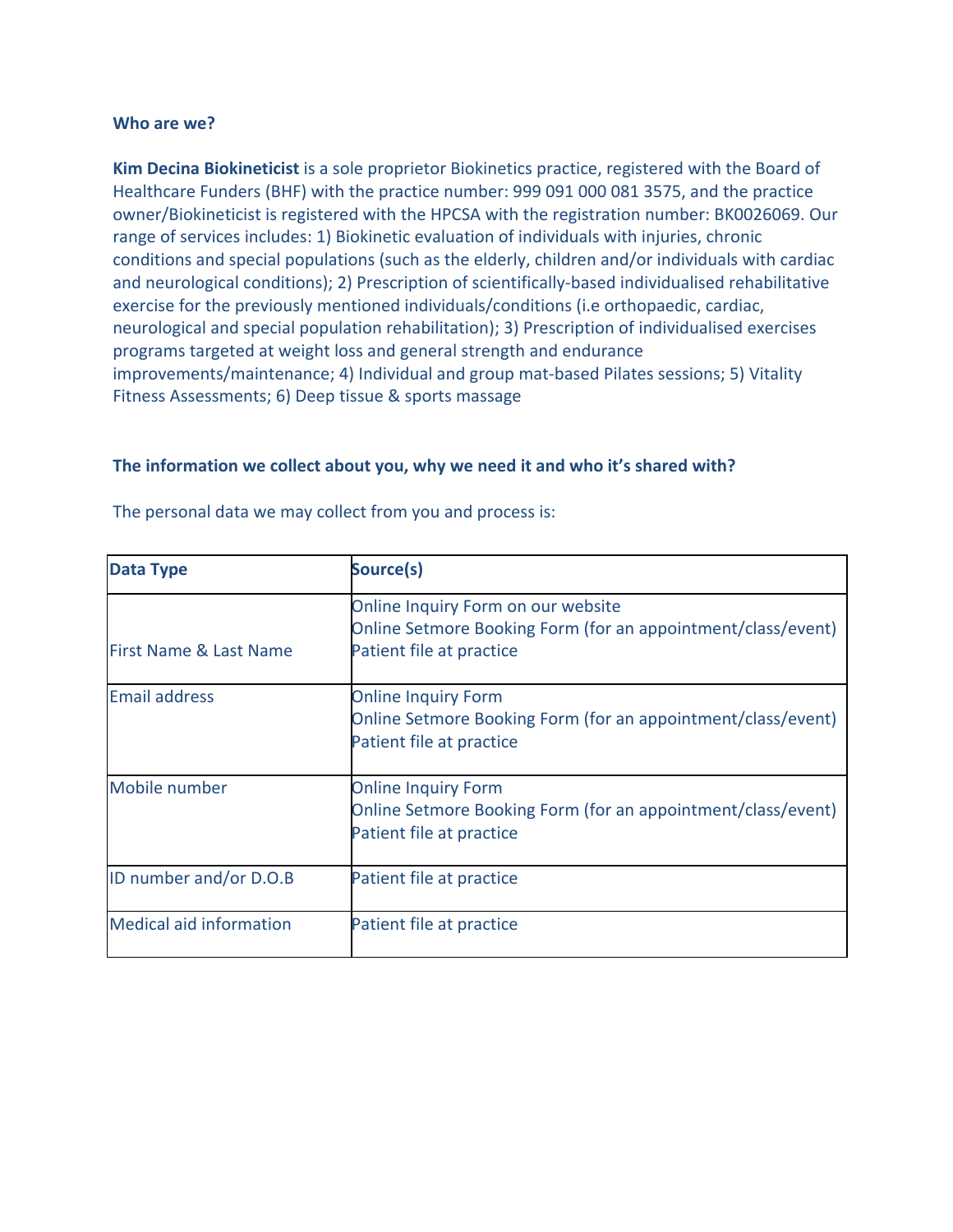# **The personal data we collect will be used for the following purposes:**

In order for us to provide you with practice related services and information, we need to collect personal data for correspondence purposes and service provision. In any event, we are committed to ensuring that the information we collect, and use, is appropriate for this purpose and does not constitute an invasion of your privacy.

## **The legal basis for the processing of your personal data:**

- Our legitimate interests as a data controller
- The processing is necessary to fulfil a contract/enter into negotiations for a contract of consent

## **Processing through use of our Legitimate Interests**

Where the processing of personal data is based on the POPI Act, the legitimate interests we pursue are to carry out a service in favor of the well-being of all our clients/patients, employees, and for the good of the Biokinetics sector.

Marketing is generally seen as a useful tool to relay information about Biokinetic services, which is done monthly via an email newsletter. However, we want to respect your wishes, as the recipient of our marketing. Under POPI you have an absolute right to object to direct marketing and therefore if you wish to unsubscribe or object to receiving email newsletters, please contact info@kimdecinabio.com.

We will only process your personal data on these grounds if we have determined that our services are 'professionally relevant' to you.

# *We believe that the recipients of our marketing have a reasonable expectation that Kim Decina Biokineticist will process their Personal Data.*

**Kim Decina Biokineticist** is in the process of conducting a *Data Protection Impact Assessment*, the outcome being to determine risk mitigation outputs.

# *The likelihood of impact and the severity of negative impact of our processing on your data has been preliminary assessed and deemed to be negligible.*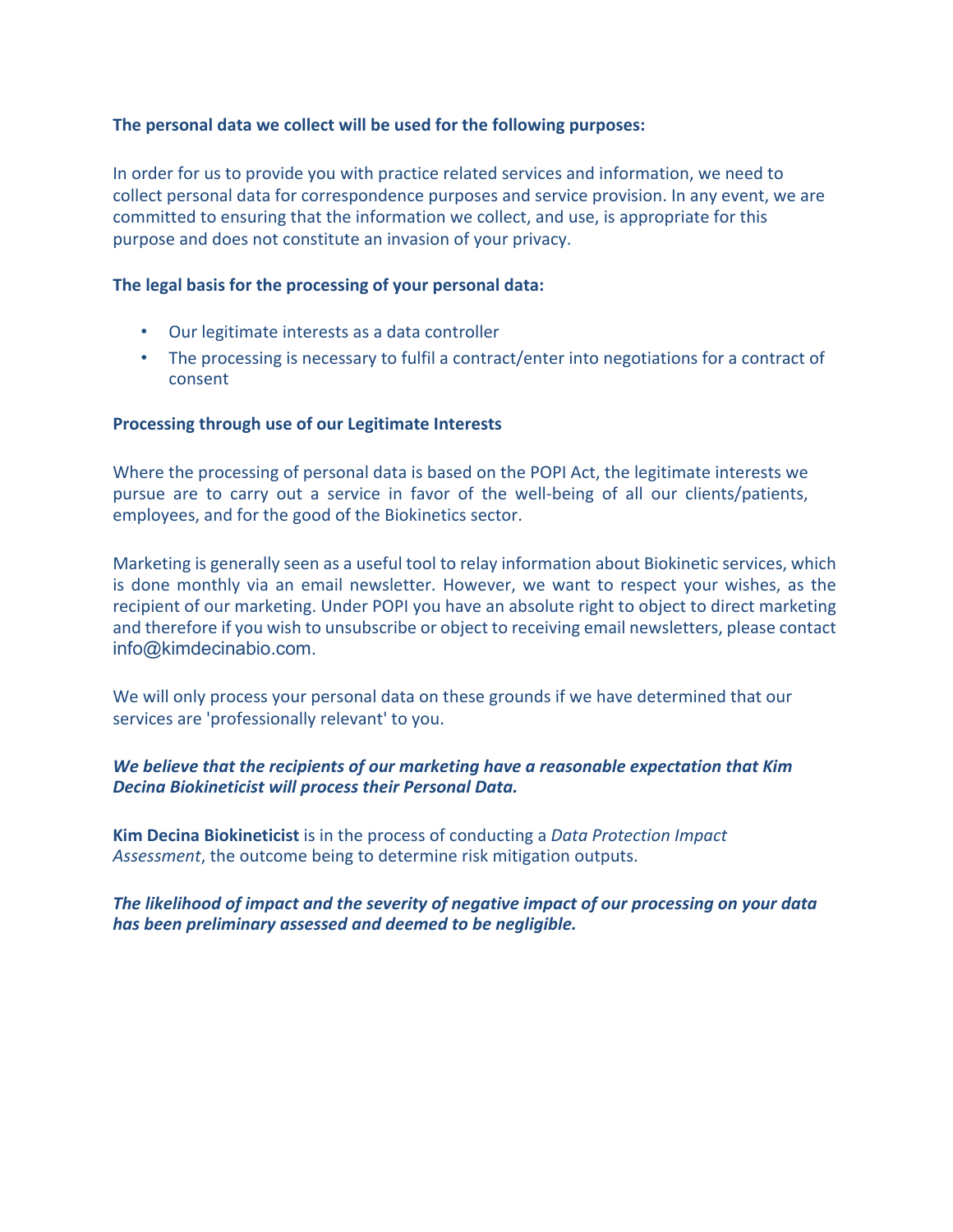The data we hold about you may have originated from becoming a client/patient of Kim Decina Biokineticist, attending an online class or wellness day event, or requesting further information on our website using the inquiry form.

## **Where we store information collected about you**

Your personal information will be ethically and legally captured, stored and possibly shared using third-party platforms (Gmail, WhatsApp, MailChimp, DropBox, Wave, Setmore, Medical scheme funds), with the purpose of generating financial statements and/or medical aid claims. The PAIA and POPI require that these third-party platforms are located in countries that have similar or better privacy legislation than South Africa. Therefore we may transfer your information to our data processors within and outside the South African Area but will do so with appropriate measures and controls in place to protect that information in accordance with applicable data protection laws and regulations and regulatory guidance. In all instances, we will take into account the nature of the information we are transferring, and the level of protection provided by those processors.

You have the right to consent to or object to disclosing your personal information to / via any third-party for the purpose of generating financial statements and/or medical aid claims. If you wish to object to the storage and sharing of your personal information via third-party platforms, please contact info@kimdecinabio.com.

### **Processing using Consent**

There are certain circumstances, particularly in regards electronic marketing communications that fall within the Privacy and Electronic Communication Regulations; where we are likely to need consent from you in order to process your data. If this is the case, we will ensure that the consent that you provide is by a clear affirmative act establishing a freely given, specific, informed and unambiguous indication of your agreement to the processing of personal data relating to you.

You may withdraw consent at any time by either unsubscribing (via the Unsubscribe link on the footer of all emails) or requesting to unsubscribe via the following email address info@kimdecinabio.com.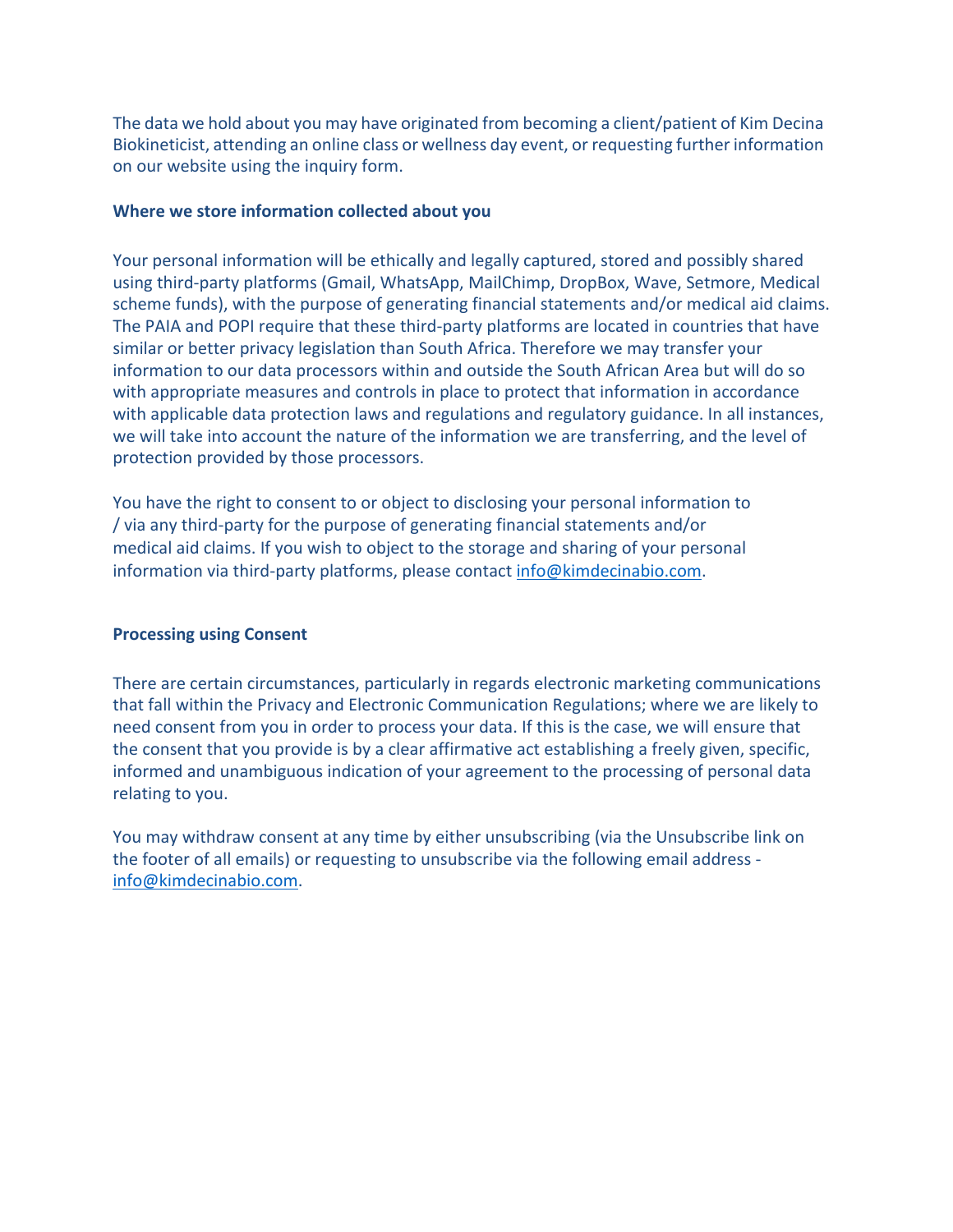# **Who your information is shared with?**

Kim Decina Biokineticist will share your personal data with third parties for the purposes of generating financial statements and/or medical aid claims. The following third parties will receive your personal data for the following purpose(s) as part of the processing activities:

| Organisation Purpose                              |                                                                                                              | Country           | Retrieve a copy of the safeguards<br>in place here:     |
|---------------------------------------------------|--------------------------------------------------------------------------------------------------------------|-------------------|---------------------------------------------------------|
| Gmail                                             | <b>Email Communication</b>                                                                                   | <b>USA</b>        | https://policies.google.com/priv<br>acy?hl=en-US        |
| WhatsApp                                          | Mobile phone<br>communication                                                                                | <b>USA</b>        | https://www.whatsapp.com/sec<br>urity/                  |
| MailChimp                                         | <b>Email Communication</b>                                                                                   | <b>USA</b>        | https://mailchimp.com/about/se<br>curity/               |
| Setmore                                           | Booking of appointments;<br>Appointment reminders via<br>email                                               | <b>USA</b>        | privacy@setmore.com                                     |
| <b>Wave</b>                                       | Processing of client/patient<br>information to generate<br>financial statements and/or<br>medical aid claims | Canada            | https://www.waveapps.com/leg<br>al/security-and-privacy |
| <b>Dropbox</b>                                    | Storage of client/patient<br>information;<br>Data backups                                                    | <b>USA</b>        | https://www.dropbox.com/secu<br>rity#files              |
| <b>Medical</b><br><b>Scheme</b><br><b>Funders</b> | Processing of client/patient<br>information to process<br>medical aid claims                                 | South Africa (SA) | info@kimdecinabio.com                                   |

### **Our website uses cookies, this is what they do, and this is how you can stop them**

You do not have to give us any personal data in order to use our website. However, you may provide us with personal data by completing forms on our website or by contacting us by telephone or email.

When you visit our website, we will automatically collect the internet protocol (IP) address of the device used by you to visit the website as well as the type of the device, browser version and time zone setting.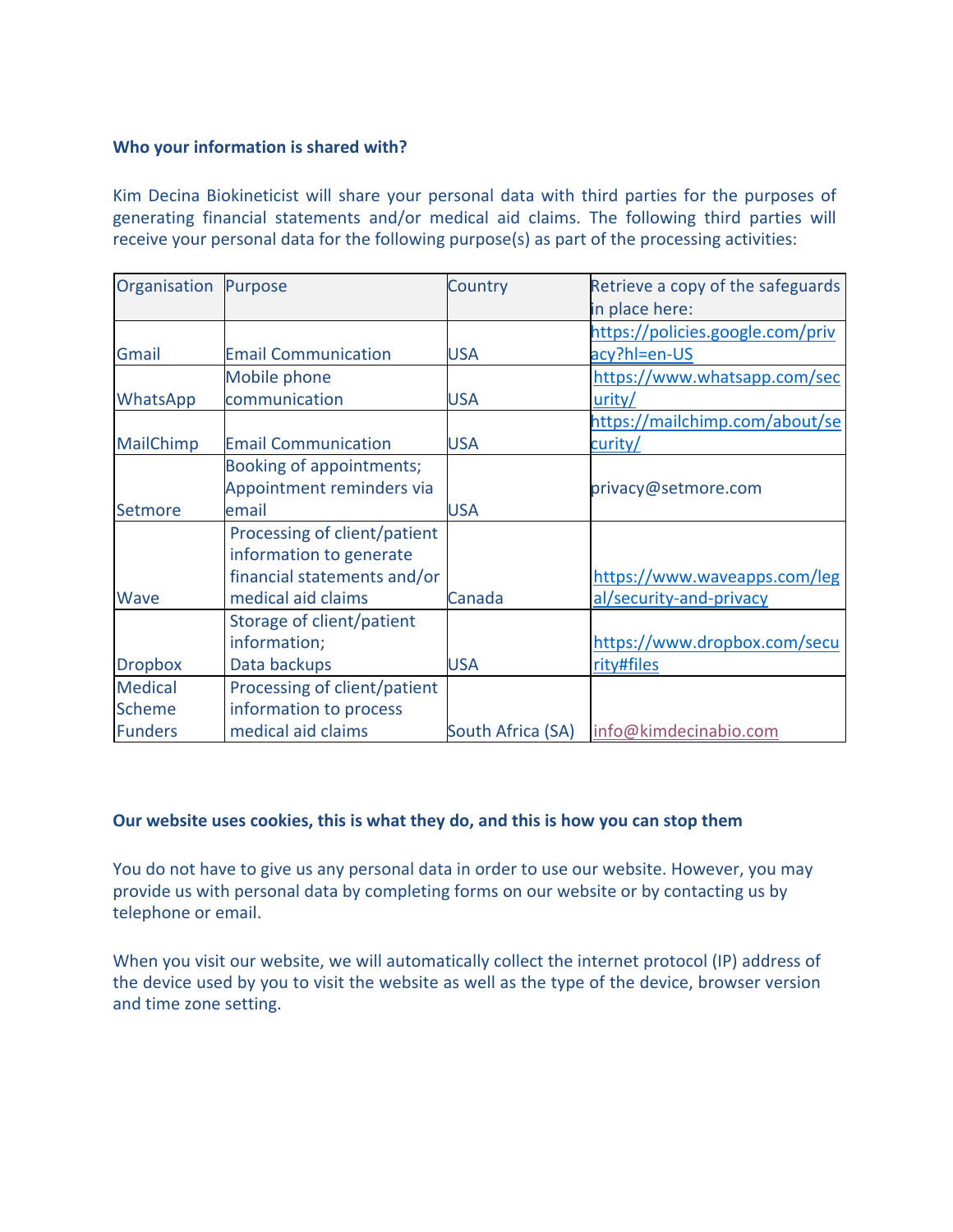This will enable us to identify you as a unique user for analytical purposes and to optimize our website for your device. This data does not allow us to, and we will not attempt to use this data to, identify you. Anonymized information relating to website visits may be shared with approved stakeholders.

### **Cookies**

This website uses small text files, called cookies, which are automatically stored on your device when you access and use certain features of this website. As cookies are unique, we can use them to distinguish you from other users. To find out more about cookies, how to refuse them and how to change your device's cookie settings, you should visit All About Cookies.

*Please note that if you refuse to accept cookies or change your device's cookie settings, you may not be able to use all of our website's features.*

Data collected from the use of cookies does not allow us to, and we will not attempt to use this data to, identify you.

**The categories of cookies used by this website are as follows:**

**Strictly necessary cookies** – cookies that are required for the operation of this website and its features, such as accessing secure areas of this website

**Performance cookies –** cookies that allow us to recognize new and returning users to this website and to track how they navigate around it to help us improve this website

The cookies used by this website are as follows:

#### **Google Analytics**

*These cookies are used by the Google Analytics service to identify unique visitors to this website, where they came from, which pages they visit and how long they spend on it.*

Further information can be found in the Google Privacy Policy.

| Source | Cookie | <b>Description</b>                                                                                                                                                                                              |
|--------|--------|-----------------------------------------------------------------------------------------------------------------------------------------------------------------------------------------------------------------|
|        | utma   | This cookie creates a unique ID when a new visitor<br>browses our website. It helps us to assess the number of<br>new visitors to our site, and also identify whether we are<br>receiving repeat visitors, too. |
|        | utmb   | These two cookies help us measure a visitor's session,                                                                                                                                                          |
|        | utmc   | giving us data on what time visitors arrive and how long<br>they spend browsing our website.                                                                                                                    |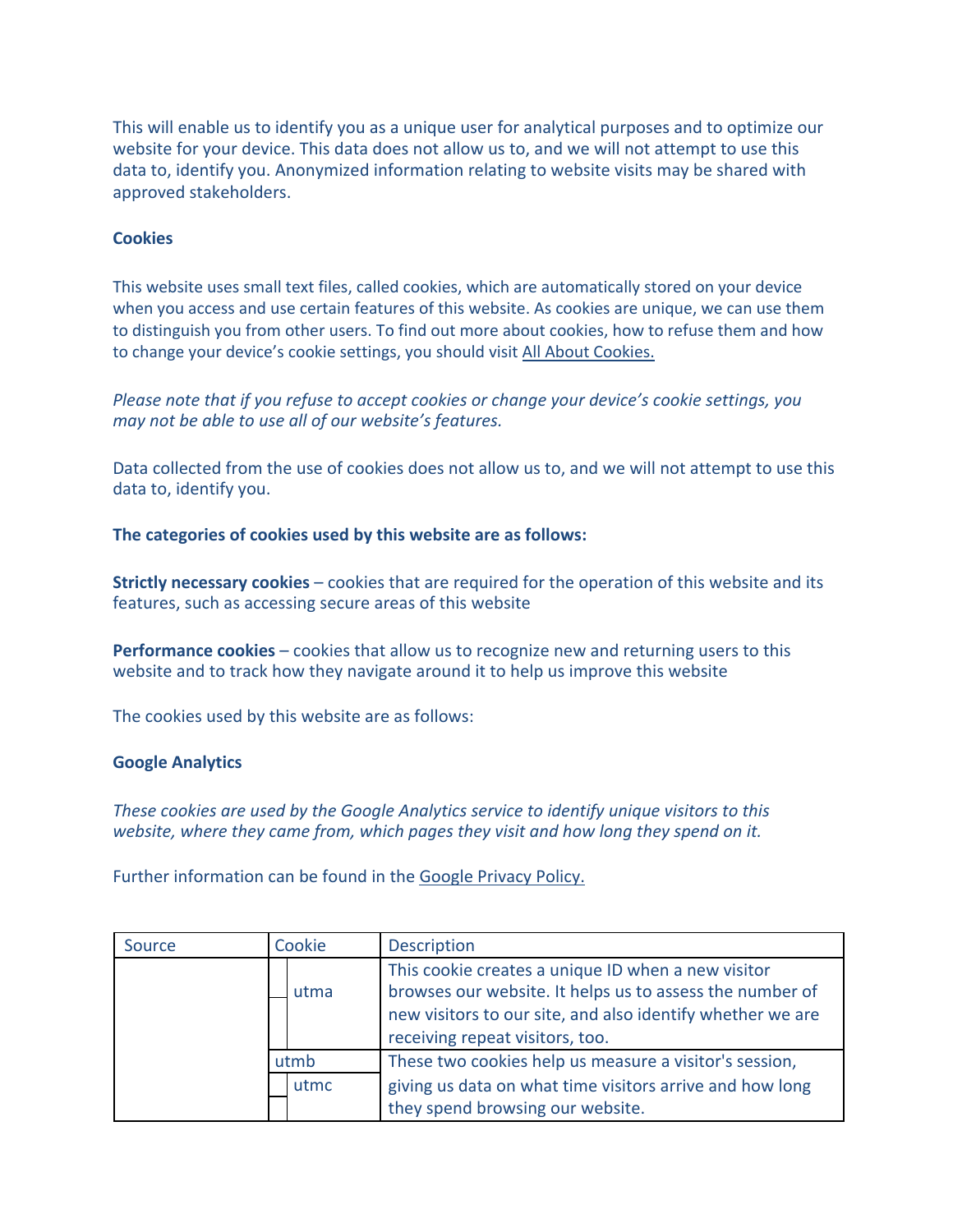| <b>Google Analytics</b> | utmz             | This cookie gives us information about how a visitor got to<br>our site (e.g. Google Search, referral site, social media,<br>direct URL, etc.) and also which pages they viewed after<br>they arrived. |
|-------------------------|------------------|--------------------------------------------------------------------------------------------------------------------------------------------------------------------------------------------------------|
|                         |                  | This cookie collects anonymized Ad Views, Analytics,                                                                                                                                                   |
|                         | Double Click     | Browser Information, Date/Time, Demographic Data,                                                                                                                                                      |
|                         |                  | Hardware/Software Type, Internet Service Provider,                                                                                                                                                     |
|                         |                  | Interaction Data, Page Views, Serving Domains)                                                                                                                                                         |
|                         |                  | This cookie collects anonymous data (Ad Views, Analytics,                                                                                                                                              |
|                         | <b>Audiences</b> | Browser Information, Cookie Data, Date/Time,                                                                                                                                                           |
|                         |                  | Demographic Data, Hardware/Software Type, Internet                                                                                                                                                     |
|                         |                  | Service Provider, Interaction Data, Page Views, Serving                                                                                                                                                |
|                         |                  | Domains)                                                                                                                                                                                               |
|                         |                  | Anonymous (Analytics, Browser Information, Cookie Data,                                                                                                                                                |
|                         | Relic            | Date/Time, Demographic Data, Hardware/Software Type,                                                                                                                                                   |
|                         |                  | Interaction Data, Page Views, Serving Domains)                                                                                                                                                         |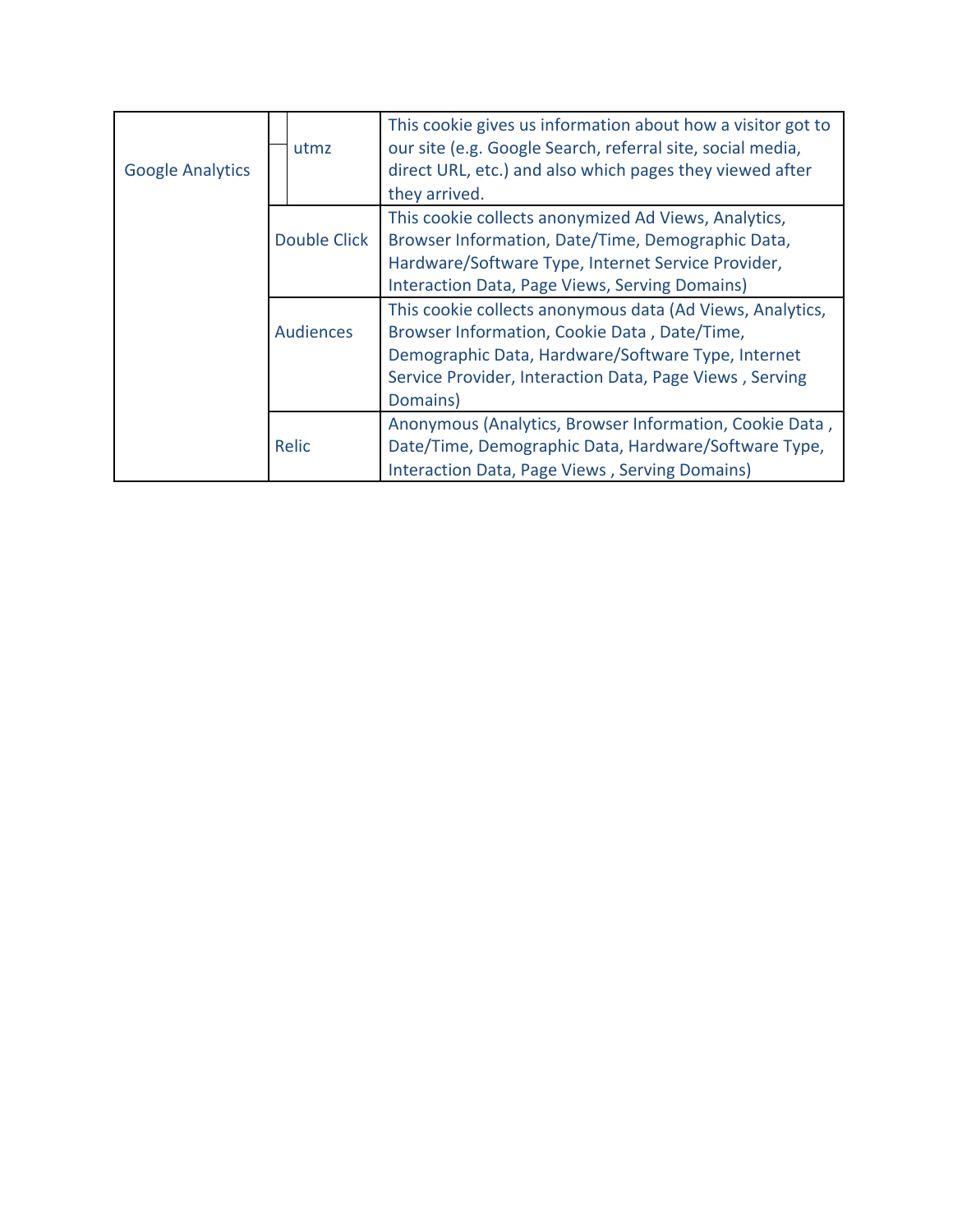### **Most browsers allow you to refuse to accept cookies; for example:**

In **Internet Explorer** you can block cookies using the cookie handling override settings available by clicking "Tools", "Internet Options", "Privacy" and then "Advanced";

In **Firefox** you can block all cookies by clicking "Tools", "Options", "Privacy", selecting "Use custom settings for history" from the drop-down menu, and unticking "Accept cookies from sites"; and

In **Chrome** you can block all cookies by accessing the "Customize and control" menu, and clicking "Settings", "Show advanced settings" and "Content settings", and then selecting "Block sites from setting any data" under the "Cookies" heading.

Blocking all cookies will have a negative impact upon the usability of many websites. If you block cookies, you will not be able to use all the features on our website.

### **Access to your personal data and rights to correct, restrict or delete that data**

At any point while we are in possession of or processing your personal data, you, the data subject, have the following rights:

**Right of access** – you have the right to request a copy of the information that we hold about you free of charge

**Right of rectification** – you have a right to correct data that we hold about you that is inaccurate or incomplete.

**Right to be forgotten** – in certain circumstances you can ask for the data we hold about you to be erased from our records.

**Right to restriction of processing –** where certain conditions apply to have a right to restrict the processing.

**Right of portability** – you have the right to have the data we hold about you transferred to another organisation.

**Right to object** – you have the right to object to certain types of processing such as direct marketing.

**Right to object to automated processing, including profiling – you also have the right to be** subject to the legal effects of automated processing or profiling.

**Right to judicial review** – in the event that <insert organisation name> refuses your request